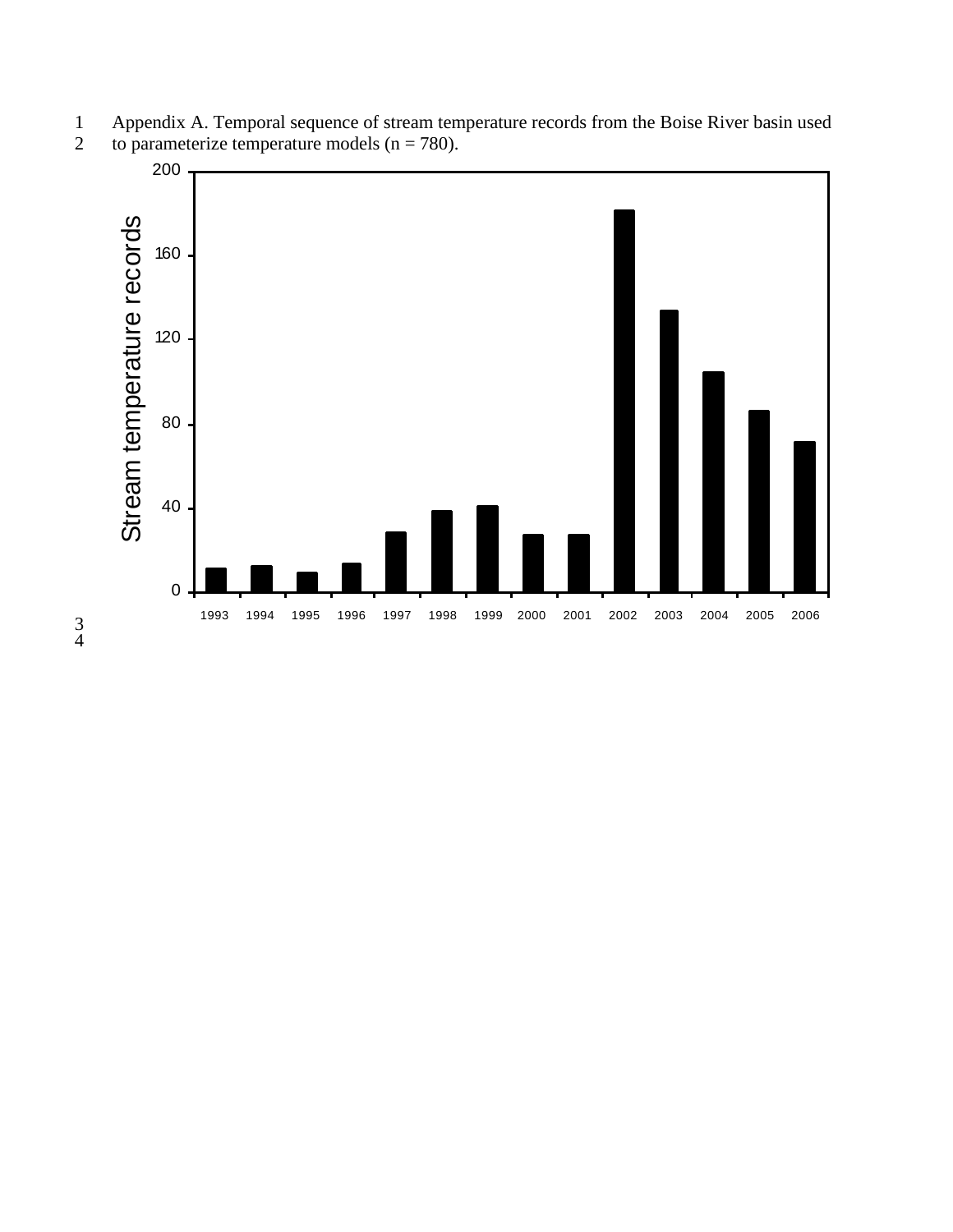|           | <b>TM Classification</b> |             |         |                         |                 |                 |
|-----------|--------------------------|-------------|---------|-------------------------|-----------------|-----------------|
| Fire      |                          |             |         |                         | Cells with      | Cells with      |
| Perimeter | 1989                     | 2002        |         | Cell count Cell changes | vegetation loss | vegetation gain |
| Inside    | Open                     | Open        | 130636  |                         |                 |                 |
|           | Open                     | Shrub       | 9602    | 9602                    |                 | 9602 (60.2%)    |
|           | Open                     | Tree        | 4227    | 4227                    |                 | 4227 (26.5%)    |
|           | Shrub                    | Open        | 8173    | 8173                    | 8173 (8.10%)    |                 |
|           | Shrub                    | Shrub       | 17628   |                         |                 |                 |
|           | Shrub                    | <b>Tree</b> | 2116    | 2116                    |                 | 2116 (13.3%)    |
|           | Tree                     | Open        | 71483   | 71483                   | 71483 (70.6%)   |                 |
|           | Tree                     | Shrub       | 21558   | 21558                   | 21558 (21.3%)   |                 |
|           | Tree                     | Tree        | 43417   |                         |                 |                 |
|           | Water                    | Water       | 2125    |                         |                 |                 |
|           |                          | $Total =$   | 310965  | 117159 (37.7%)          | 101214 (32.6%)  | 15945 (5.13%)   |
| Outside   | Open                     | Open        | 278725  |                         |                 |                 |
|           | Open                     | Shrub       | 46585   | 46585                   |                 | 46585 (37.0%)   |
|           | Open                     | Tree        | 55188   | 55188                   |                 | 55188 (43.8%)   |
|           | Shrub                    | Open        | 14708   | 14708                   | 14708 (13.0%)   |                 |
|           | Shrub                    | Shrub       | 102933  |                         |                 |                 |
|           | Shrub                    | <b>Tree</b> | 24300   | 24300                   |                 | 24300 (19.3%)   |
|           | Tree                     | Open        | 42203   | 42203                   | 42203 (37.3%)   |                 |
|           | Tree                     | Shrub       | 56176   | 56176                   | 56176 (49.7%)   |                 |
|           | Tree                     | Tree        | 363934  |                         |                 |                 |
|           | Water                    | Water       | 20742   |                         |                 |                 |
|           |                          | $Total =$   | 1005494 | 239160 (23.8%)          | 113087 (11.3%)  | 126073 (12.5%)  |

5 Appendix B. Changes in riparian vegetation determined from Thematic Mapper satellite imagery<br>6 relative to wildfire perimeters within the Boise River basin between 1989 and 2002.

relative to wildfire perimeters within the Boise River basin between 1989 and 2002.

7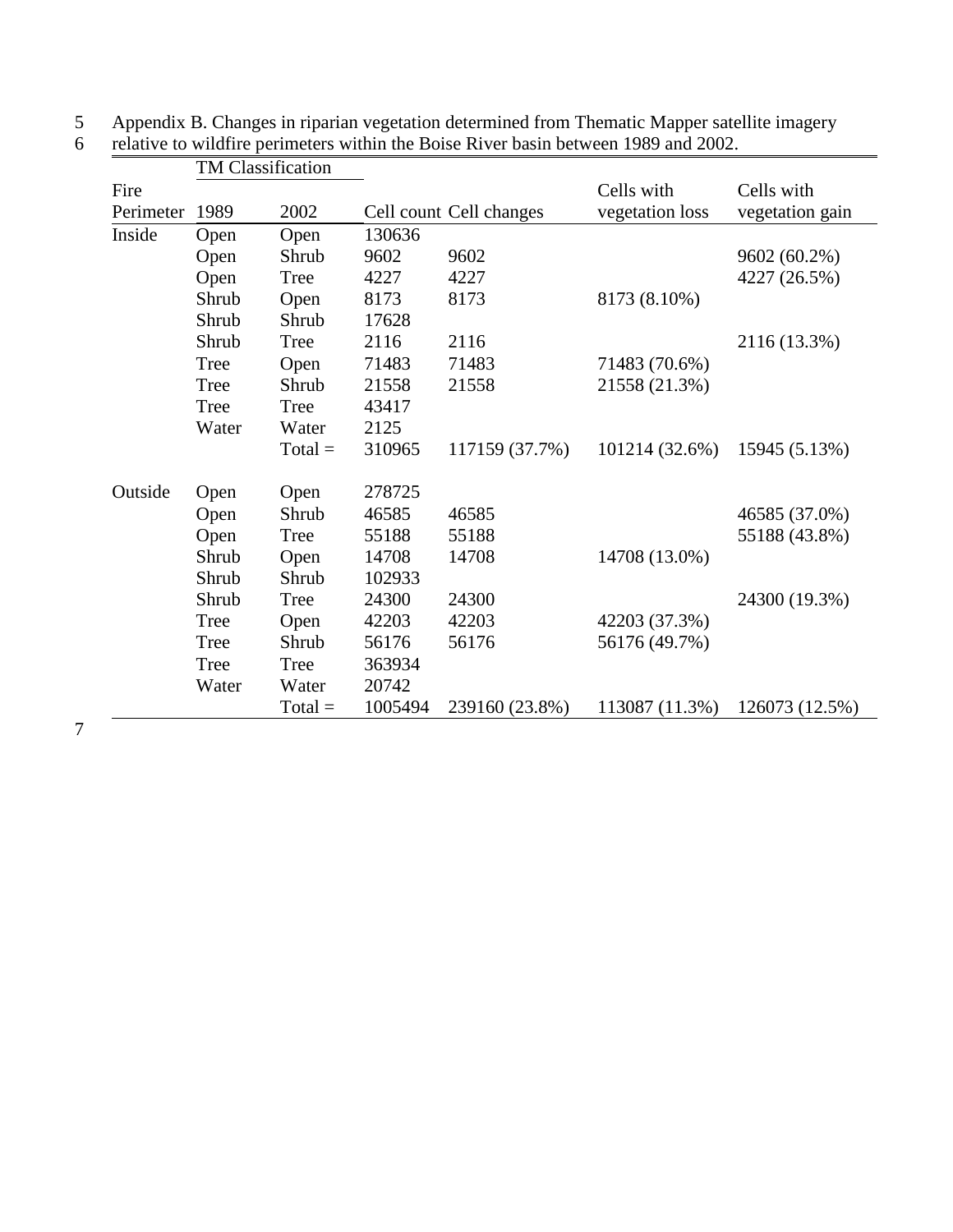- 8 Appendix C. An example of riparian vegetation classifications derived from Thematic Mapper satellite imagery before a wildfire in 1989 (a) and after fire in 2002 (b). Classifications mapped
- 9 satellite imagery before a wildfire in 1989 (a) and after fire in 2002 (b). Classifications mapped as vegetative gains and losses (c). as vegetative gains and losses  $(c)$ .
	- C 1989 Vegetation Open Shrub Conifer  $\mathbf b$ **Vegetation Change** No change  $\sqrt{2}$ Loss 2002 Vegetation Gain Open Riparian zone Shrub Fire perimeter Conifer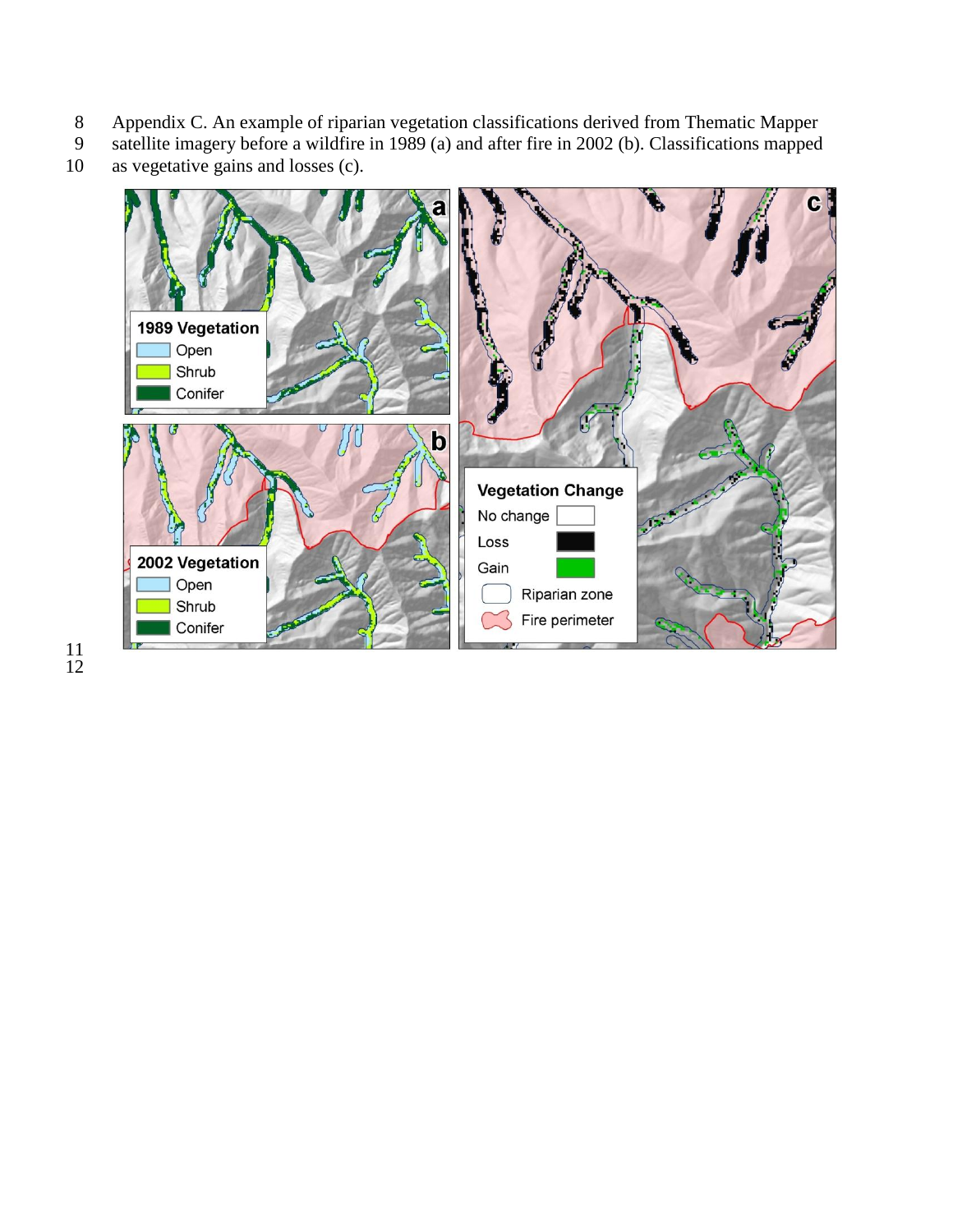- 13 Appendix D. Relationships between radiation, watershed area, and vegetation class used to
- 14 predict radiation values for the stream network in the BRB. Vegetation classifications were
- 15 derived from Thematic Mapper imagery and radiation was measured at 181 field sites using
- 16 hemispherical photography. Because the vegetation classification did not account for variation in
- 17 vegetative height, density, or species composition within or among individual pixels,
- 18 considerable variation occurred in the power-law relationships we developed. Despite these
- 19 omissions, however, the approach did capture predictable distinctions between vegetation types
- 20 and proved adequate for describing dramatic changes in vegetative structure and radiation inputs
- 21 that occurred after fires (Appendix C).



22 23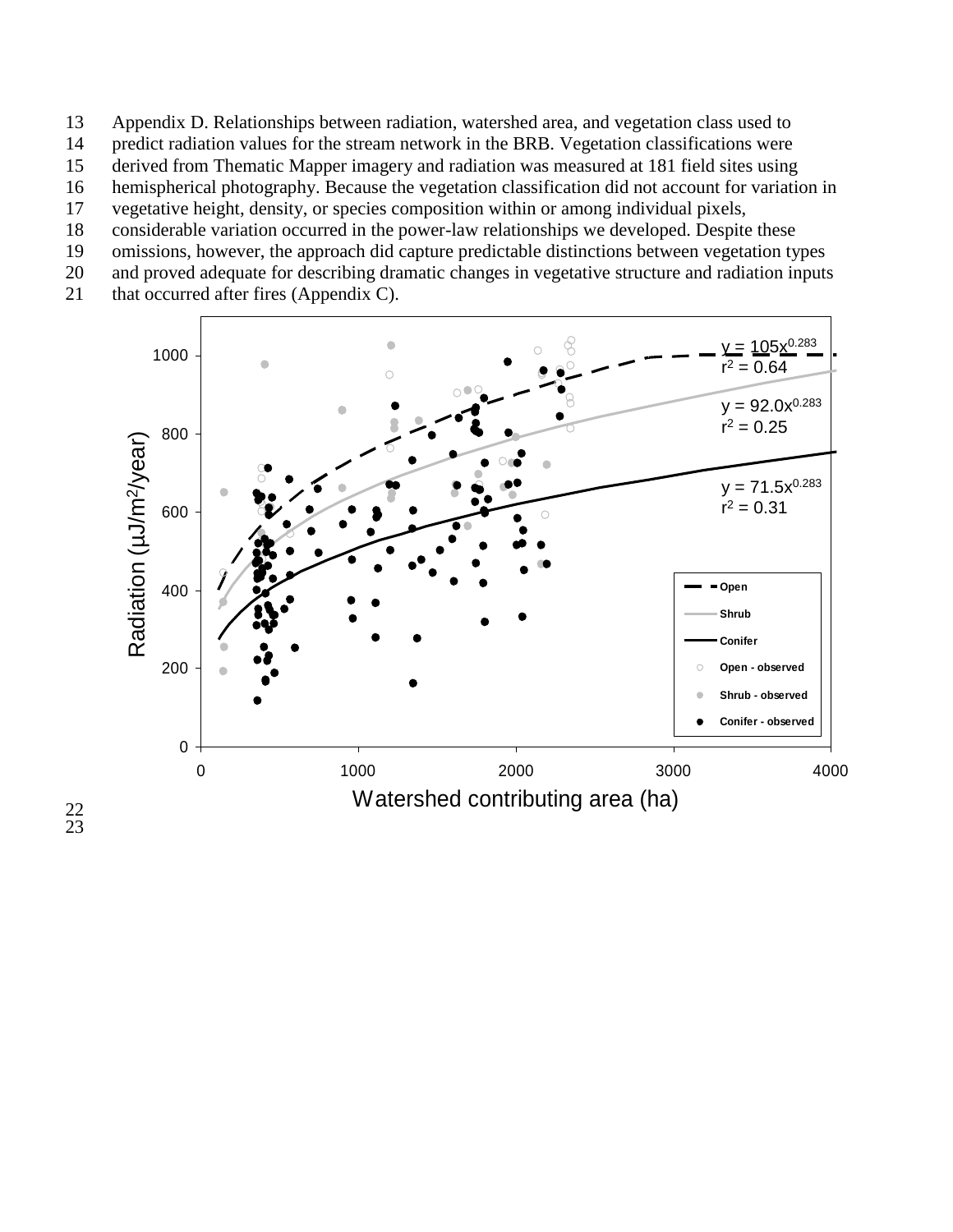Appendix E. Stream temperature thresholds used to delineate habitat quality for bull trout (left panels) and rainbow trout (right panels). Thresholds were based on observed densities of bull trout < 150 mm and rainbow trout collected during electrofishing surveys of 249 sites on 20 streams in or near the Boise River basin in 2007. Temperatures in several of the warmest sites where bull trout occurred were affected by fires after surveys were complete. Rainbow trout probably occurred in streams warmer than those we sampled, as Dunham et al. (2007) observed rainbow trout in Boise River basin sites with MWMTs exceeding 25.5°C and there are several published accounts of rainbow trout in streams as warm as 27°C - 28°C (McCullough et al.

2001).

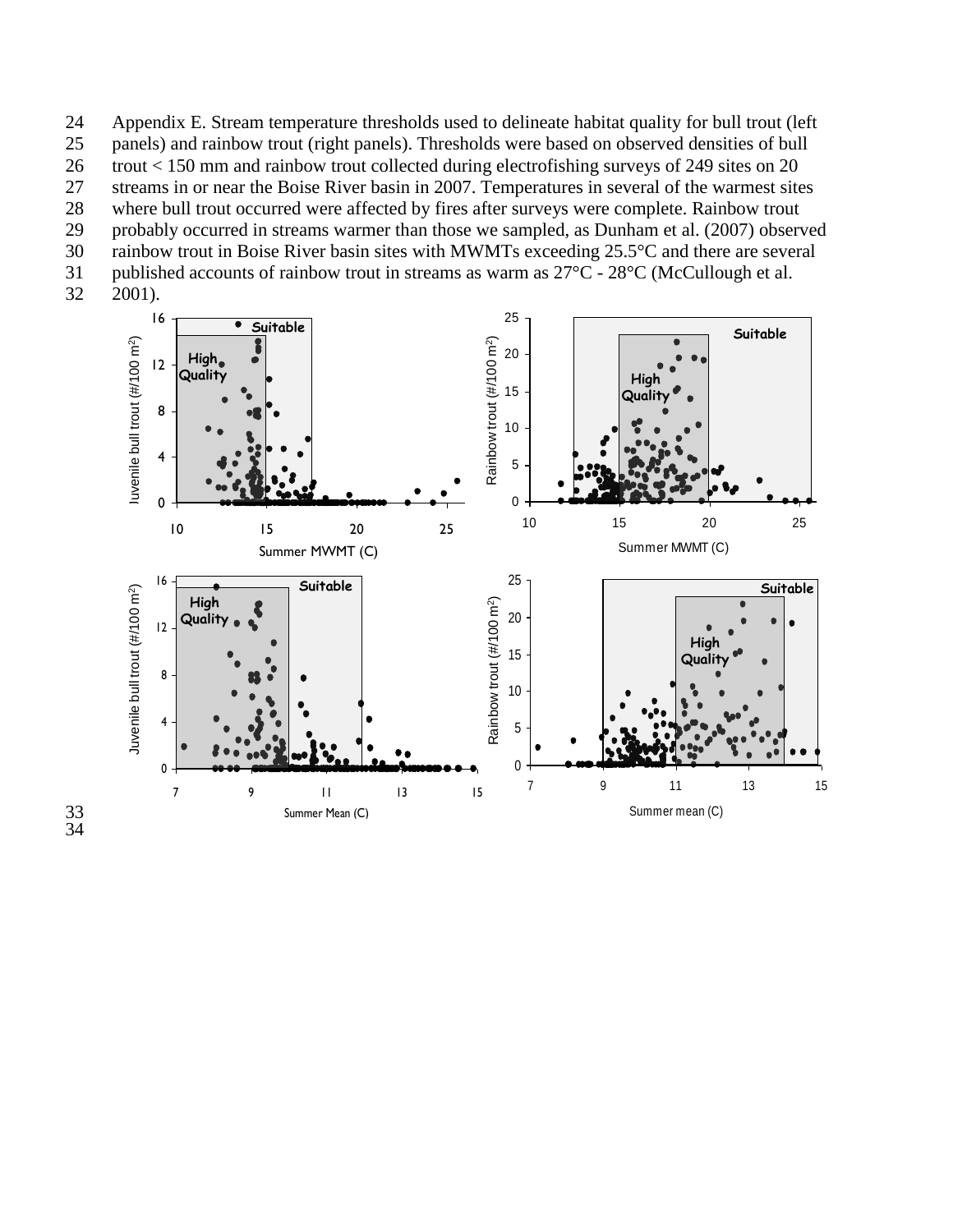|                    |         |         |         |         |           |         |         | Air     | Air       |         |      | Stream Stream |
|--------------------|---------|---------|---------|---------|-----------|---------|---------|---------|-----------|---------|------|---------------|
|                    | $C_A$   | $D_D$   | Ele     | $G_{V}$ | <b>SL</b> | $V_B$   | Rad     |         | MWMT mean | Flow    | mean | <b>MWMT</b>   |
| $C_A$              | 1.00    |         |         |         |           |         |         |         |           |         |      |               |
| $D_D$              | 0.14    | 1.00    |         |         |           |         |         |         |           |         |      |               |
| Ele                | $-0.32$ | $-0.54$ | 1.00    |         |           |         |         |         |           |         |      |               |
| $G_{V}$            | $-0.08$ | $-0.23$ | 0.52    | 1.00    |           |         |         |         |           |         |      |               |
| <b>SL</b>          | $-0.15$ | $-0.30$ | 0.26    | 0.13    | 1.00      |         |         |         |           |         |      |               |
| $V_B$              | 0.24    | 0.09    | 0.00    | 0.24    | $-0.44$   | 1.00    |         |         |           |         |      |               |
| Rad                | 0.33    | 0.11    | $-0.30$ | 0.01    | $-0.40$   | 0.34    | 1.00    |         |           |         |      |               |
| Air MWMT           | $-0.02$ | 0.01    | 0.00    | $-0.09$ | $-0.08$   | $-0.09$ | $-0.13$ | 1.00    |           |         |      |               |
| Air mean           | 0.02    | 0.11    | $-0.12$ | $-0.09$ | $-0.11$   | 0.02    | 0.09    | 0.66    | 1.00      |         |      |               |
| Flow               | $-0.05$ | $-0.01$ | 0.02    | 0.21    | 0.09      | 0.02    | 0.18    | $-0.63$ | 0.02      | 1.00    |      |               |
| Stream mean        | 0.41    | 0.33    | $-0.72$ | $-0.45$ | $-0.25$   | 0.11    | 0.46    | 0.12    | 0.25      | $-0.16$ | 1.00 |               |
| <b>Stream MWMT</b> | 0.29    | 0.30    | $-0.60$ | $-0.39$ | $-0.29$   | 0.17    | 0.46    | 0.14    | 0.19      | $-0.18$ | 0.93 | 1.00          |

Appendix F. Correlations among variables at 780 sites used in stream temperature models for the Boise River basin.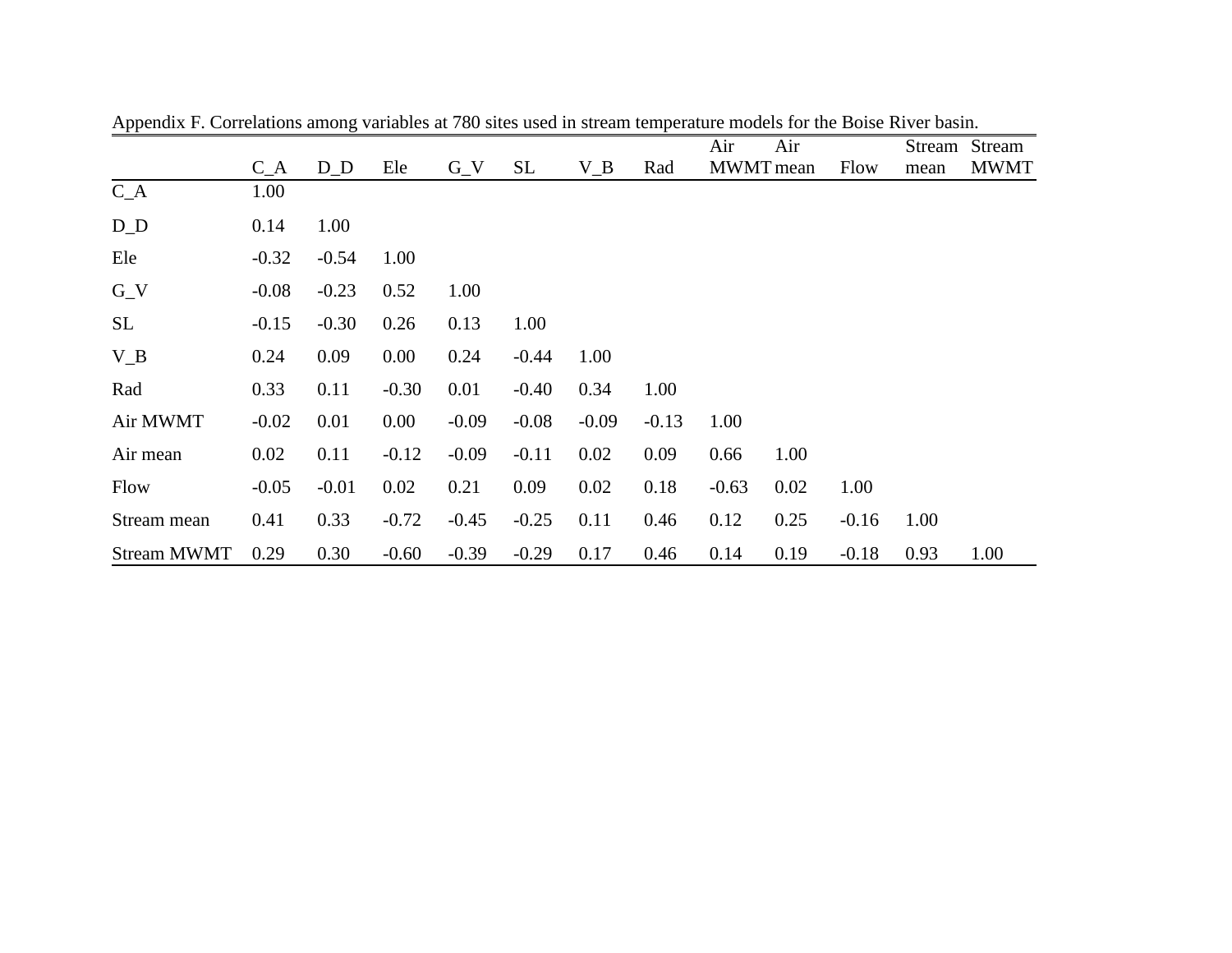1 Appendix G. Semivariograms of the residuals from the final MWMT (left panels) and summer 2 mean (right panels) spatial stream temperature models, which included autocovariance structures

3 based on flow-connected, flow-unconnected, and Euclidean relationships. Semivariograms

4 quantify the average variability between pairwise combinations of model residuals for a series of spatial lags and plot this variability as a function of the intervening distance. Semivariograms of 5 spatial lags and plot this variability as a function of the intervening distance. Semivariograms of

6 the temperature models suggested strong spatial trends in residuals based on Euclidean and flow-

7 connected distances; with weaker trends among flow-unconnected sites.